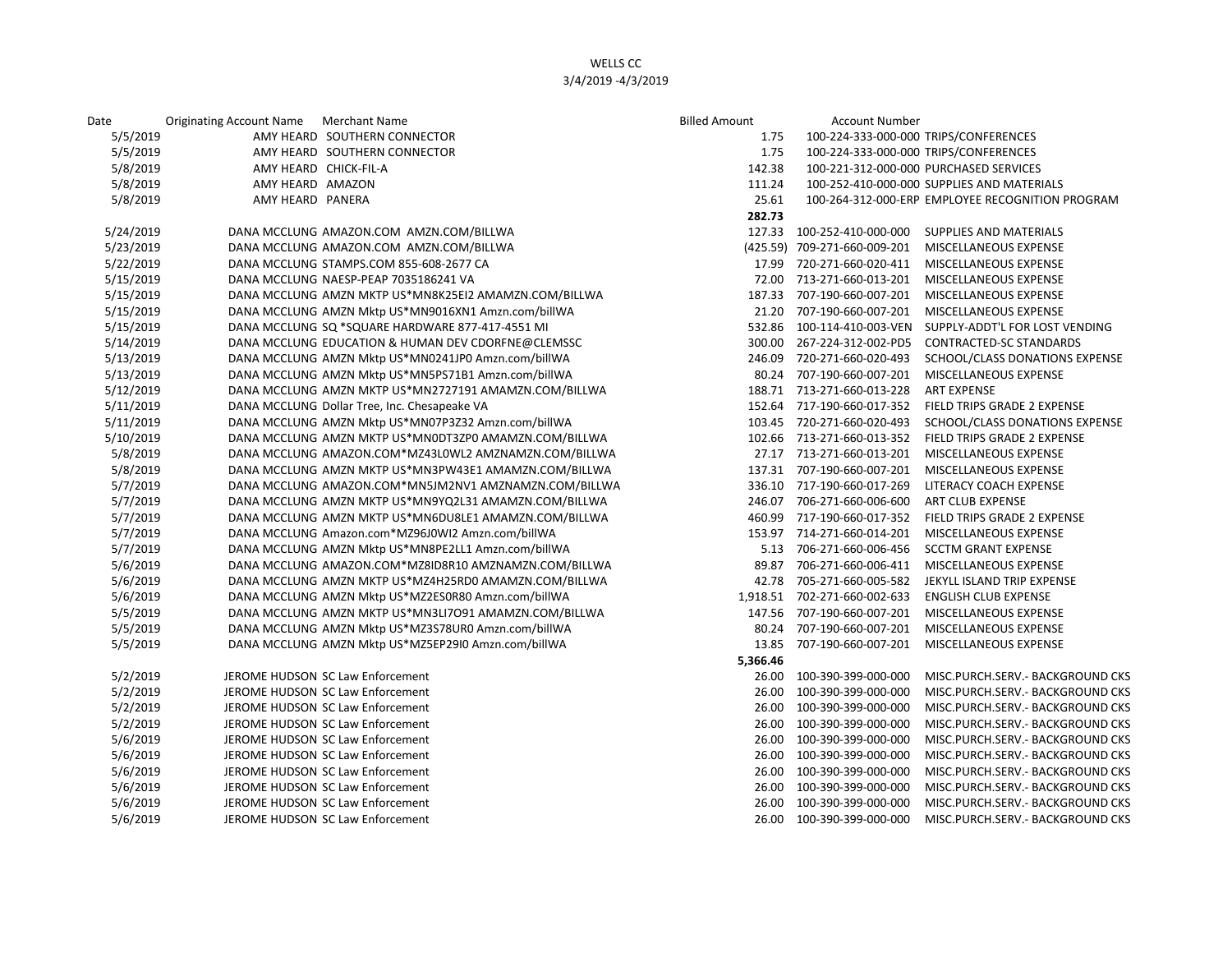## WELLS CC 3/4/2019 -4/3/2019

| 5/6/2019  |                                   | JEROME HUDSON SC Law Enforcement          |          | 26.00 100-390-399-000-000       | MISC.PURCH.SERV. - BACKGROUND CKS                   |
|-----------|-----------------------------------|-------------------------------------------|----------|---------------------------------|-----------------------------------------------------|
| 5/9/2019  |                                   | JEROME HUDSON SC Law Enforcement          |          | 26.00 100-390-399-000-000       | MISC.PURCH.SERV. - BACKGROUND CKS                   |
| 5/9/2019  |                                   | JEROME HUDSON SC Law Enforcement          |          | 26.00 100-390-399-000-000       | MISC.PURCH.SERV.- BACKGROUND CKS                    |
| 5/9/2019  |                                   | JEROME HUDSON SC Law Enforcement          |          | 26.00 100-390-399-000-000       | MISC.PURCH.SERV. - BACKGROUND CKS                   |
| 5/15/2019 |                                   | JEROME HUDSON SC Law Enforcement          |          | 26.00 100-390-399-000-000       | MISC.PURCH.SERV. - BACKGROUND CKS                   |
| 5/15/2019 |                                   | JEROME HUDSON SC Law Enforcement          |          | 26.00 100-390-399-000-000       | MISC.PURCH.SERV.- BACKGROUND CKS                    |
| 5/15/2019 |                                   | JEROME HUDSON SC Law Enforcement          |          | 26.00 100-390-399-000-000       | MISC.PURCH.SERV. - BACKGROUND CKS                   |
| 5/16/2019 |                                   | JEROME HUDSON SC Law Enforcement          |          | 26.00 100-390-399-000-000       | MISC.PURCH.SERV. - BACKGROUND CKS                   |
| 5/22/2019 | JEROME HUDSON Amazon              |                                           |          | 79.16 203-127-410-001-000       | SUPPLIES-LD/DD/OHI                                  |
| 5/29/2019 | JEROME HUDSON Publix              |                                           |          | 15.31  100-233-410-000-000      | <b>SUPPLIES</b>                                     |
| 5/30/2019 | JEROME HUDSON Amazon              |                                           |          | 71.51 203-127-410-000-000       | SUPPLIES-LD/DD/OHI                                  |
| 5/31/2019 | JEROME HUDSON Chick-Fil-A         |                                           | 34.34    | 100-233-410-000-000 SUPPLIES    |                                                     |
|           |                                   |                                           | 668.32   |                                 |                                                     |
| 5/31/2019 |                                   | KATIE BROWN NCS*GED EXAM 800-511-3478 MN  | 887.50   |                                 | 723-190-660-023-911 MISCELLANEOUS- ADULT ED EXPENSE |
| 5/31/2019 |                                   | KATIE BROWN NCS*GED EXAM 800-511-3478 MN  | 505.00   | 356-182-312-023-GED GED TESTING |                                                     |
|           |                                   |                                           | 1,392.50 |                                 |                                                     |
| 5/12/2019 | TOM WILSON LONGHORN               |                                           | 47.03    | 100-232-410-000-000 SUPPLIES    |                                                     |
|           |                                   |                                           | 47.03    |                                 |                                                     |
| 5/10/2019 | SUNDRA BROOM STAPLES              |                                           | 60.88    | 100-232-410-000-000 SUPPLIES    |                                                     |
| 5/22/2019 | SUNDRA BROOM OFFICE DEPOT         |                                           | 42.98    | 100-232-410-000-000 SUPPLIES    |                                                     |
|           |                                   |                                           | 103.86   |                                 |                                                     |
| 5/3/2019  |                                   | TRIPP DUKES Webstaurant Store             | 1,021.95 |                                 | 326-112-410-000-000 SCIENCE KITS SUPPLIES           |
| 5/3/2019  |                                   | TRIPP DUKES International Plastics        | 840.78   |                                 | 326-112-410-000-000 SCIENCE KITS SUPPLIES           |
| 5/3/2019  |                                   | TRIPP DUKES Rainbow Symphony              | 59.20    |                                 | 326-112-410-000-000 SCIENCE KITS SUPPLIES           |
| 5/5/2019  |                                   | TRIPP DUKES Springhill Suites             | 166.88   | 201-188-333-011-000 TRIPS - PAT |                                                     |
| 5/3/2019  | TRIPP DUKES Crayola               |                                           | 31.47    |                                 | 326-112-410-000-000 SCIENCE KITS SUPPLIES           |
| 5/5/2019  |                                   | TRIPP DUKES Springhill Suites             | 169.86   | 201-188-333-011-000 TRIPS - PAT |                                                     |
| 5/5/2019  |                                   | TRIPP DUKES Springhill Suites             | 339.72   | 201-188-333-019-000 TRIPS- PAT  |                                                     |
| 5/3/2019  |                                   | TRIPP DUKES Harbor Freight                | 114.27   |                                 | 100-112-410-000-000 SUPPLIES AND MATERIALS          |
| 5/6/2019  |                                   | TRIPP DUKES Wrist-Band.Com                | 118.35   |                                 | 357-221-410-000-000 SUPPLIES-SUMMER READING         |
| 5/6/2019  |                                   | TRIPP DUKES DSS Achievement Products      | 74.84    |                                 | 326-112-410-000-000 SCIENCE KITS SUPPLIES           |
| 5/6/2019  | TRIPP DUKES Amazon                |                                           | 68.42    |                                 | 357-221-410-000-000 SUPPLIES-SUMMER READING         |
| 5/7/2019  |                                   | TRIPP DUKES CASIE Registration            | 1,070.00 |                                 | 100-221-333-000-IBO TRIPS AND CONFERENCES           |
| 5/7/2019  |                                   | TRIPP DUKES CASIE Registration            | 1,070.00 |                                 | 100-221-333-000-IBO TRIPS AND CONFERENCES           |
| 5/8/2019  |                                   | TRIPP DUKES Teachers Pay Teachers         | 12.32    |                                 | 264-171-410-000-000 SUMMER PRG SUPPLIES(GR.K-8)     |
| 5/8/2019  | TRIPP DUKES Amazon                |                                           | 15.96    |                                 | 264-171-410-000-000 SUMMER PRG SUPPLIES(GR.K-8)     |
| 5/8/2019  | TRIPP DUKES Delta Airlines        |                                           | 591.50   |                                 | 207-115-312-001-010 STUDENT ORGANIZATIONS           |
| 5/9/2019  | <b>TRIPP DUKES</b> Delta Airlines |                                           | 591.50   |                                 | 207-115-312-001-010 STUDENT ORGANIZATIONS           |
| 5/10/2019 | TRIPP DUKES Delta Airlines        |                                           | 591.50   |                                 | 207-115-312-001-010 STUDENT ORGANIZATIONS           |
| 5/10/2019 | TRIPP DUKES Delta Airlines        |                                           | 591.50   |                                 | 207-115-312-001-010 STUDENT ORGANIZATIONS           |
| 5/10/2019 | <b>TRIPP DUKES</b> Delta Airlines |                                           | 298.00   |                                 | 207-115-312-001-010 STUDENT ORGANIZATIONS           |
| 5/9/2019  |                                   | TRIPP DUKES Rainbow Resource              | 9.00     |                                 | 264-171-410-000-000 SUMMER PRG SUPPLIES(GR.K-8)     |
| 5/7/2019  | TRIPP DUKES Amazon                |                                           | 31.21    |                                 | 100-221-410-000-000 SUPPLIES AND MATERIALS          |
| 5/8/2019  | TRIPP DUKES Amazon                |                                           | 9.62     |                                 | 264-171-410-000-000 SUMMER PRG SUPPLIES(GR.K-8)     |
| 5/9/2019  |                                   | TRIPP DUKES USC Upstate Greenville Campus | 929.00   |                                 | 100-221-312-000-000 PURCHASED SERVICES              |

| 5/6/2019 |                           | JEROME HUDSON SC Law Enforcement                 |          | 26.00 100-390-399-000-000       | MISC.PURCH.SERV. - BACKGROUND CKS                   |
|----------|---------------------------|--------------------------------------------------|----------|---------------------------------|-----------------------------------------------------|
| 5/9/2019 |                           | JEROME HUDSON SC Law Enforcement                 |          | 26.00 100-390-399-000-000       | MISC.PURCH.SERV.- BACKGROUND CKS                    |
| 5/9/2019 |                           | JEROME HUDSON SC Law Enforcement                 |          | 26.00 100-390-399-000-000       | MISC.PURCH.SERV.- BACKGROUND CKS                    |
| 5/9/2019 |                           | JEROME HUDSON SC Law Enforcement                 |          | 26.00 100-390-399-000-000       | MISC.PURCH.SERV.- BACKGROUND CKS                    |
| /15/2019 |                           | JEROME HUDSON SC Law Enforcement                 |          | 26.00 100-390-399-000-000       | MISC.PURCH.SERV.- BACKGROUND CKS                    |
| /15/2019 |                           | JEROME HUDSON SC Law Enforcement                 |          | 26.00 100-390-399-000-000       | MISC.PURCH.SERV.- BACKGROUND CKS                    |
| /15/2019 |                           | JEROME HUDSON SC Law Enforcement                 |          | 26.00 100-390-399-000-000       | MISC.PURCH.SERV. - BACKGROUND CKS                   |
| /16/2019 |                           | JEROME HUDSON SC Law Enforcement                 |          | 26.00 100-390-399-000-000       | MISC.PURCH.SERV.- BACKGROUND CKS                    |
| /22/2019 | JEROME HUDSON Amazon      |                                                  |          | 79.16 203-127-410-001-000       | SUPPLIES-LD/DD/OHI                                  |
| /29/2019 | JEROME HUDSON Publix      |                                                  |          | 15.31  100-233-410-000-000      | <b>SUPPLIES</b>                                     |
| /30/2019 | JEROME HUDSON Amazon      |                                                  |          | 71.51 203-127-410-000-000       | SUPPLIES-LD/DD/OHI                                  |
| /31/2019 | JEROME HUDSON Chick-Fil-A |                                                  |          | 34.34 100-233-410-000-000       | <b>SUPPLIES</b>                                     |
|          |                           |                                                  | 668.32   |                                 |                                                     |
| /31/2019 |                           | KATIE BROWN NCS*GED EXAM 800-511-3478 MN         | 887.50   |                                 | 723-190-660-023-911 MISCELLANEOUS- ADULT ED EXPENSE |
| /31/2019 |                           | KATIE BROWN NCS*GED EXAM 800-511-3478 MN         | 505.00   | 356-182-312-023-GED GED TESTING |                                                     |
|          |                           |                                                  | 1,392.50 |                                 |                                                     |
| /12/2019 | TOM WILSON LONGHORN       |                                                  | 47.03    | 100-232-410-000-000 SUPPLIES    |                                                     |
|          |                           |                                                  | 47.03    |                                 |                                                     |
| /10/2019 | SUNDRA BROOM STAPLES      |                                                  | 60.88    | 100-232-410-000-000 SUPPLIES    |                                                     |
| /22/2019 | SUNDRA BROOM OFFICE DEPOT |                                                  | 42.98    | 100-232-410-000-000 SUPPLIES    |                                                     |
|          |                           |                                                  | 103.86   |                                 |                                                     |
| 5/3/2019 |                           | TRIPP DUKES Webstaurant Store                    | 1,021.95 |                                 | 326-112-410-000-000 SCIENCE KITS SUPPLIES           |
| 5/3/2019 |                           | TRIPP DUKES International Plastics               | 840.78   |                                 | 326-112-410-000-000 SCIENCE KITS SUPPLIES           |
| 5/3/2019 |                           | TRIPP DUKES Rainbow Symphony                     | 59.20    |                                 | 326-112-410-000-000 SCIENCE KITS SUPPLIES           |
| 5/5/2019 |                           | TRIPP DUKES Springhill Suites                    | 166.88   | 201-188-333-011-000 TRIPS - PAT |                                                     |
| 5/3/2019 | TRIPP DUKES Crayola       |                                                  | 31.47    |                                 | 326-112-410-000-000 SCIENCE KITS SUPPLIES           |
| 5/5/2019 |                           | TRIPP DUKES Springhill Suites                    | 169.86   | 201-188-333-011-000 TRIPS - PAT |                                                     |
| 5/5/2019 |                           | TRIPP DUKES Springhill Suites                    | 339.72   | 201-188-333-019-000 TRIPS- PAT  |                                                     |
| 5/3/2019 |                           | TRIPP DUKES Harbor Freight                       | 114.27   |                                 | 100-112-410-000-000 SUPPLIES AND MATERIALS          |
| 5/6/2019 |                           | TRIPP DUKES Wrist-Band.Com                       | 118.35   |                                 | 357-221-410-000-000 SUPPLIES-SUMMER READING         |
| 5/6/2019 |                           | TRIPP DUKES DSS Achievement Products             | 74.84    |                                 | 326-112-410-000-000 SCIENCE KITS SUPPLIES           |
| 5/6/2019 | TRIPP DUKES Amazon        |                                                  | 68.42    |                                 | 357-221-410-000-000 SUPPLIES-SUMMER READING         |
| 5/7/2019 |                           | TRIPP DUKES CASIE Registration                   | 1,070.00 |                                 | 100-221-333-000-IBO TRIPS AND CONFERENCES           |
| 5/7/2019 |                           | TRIPP DUKES CASIE Registration                   | 1,070.00 |                                 | 100-221-333-000-IBO TRIPS AND CONFERENCES           |
| 5/8/2019 |                           | TRIPP DUKES Teachers Pay Teachers                | 12.32    |                                 | 264-171-410-000-000 SUMMER PRG SUPPLIES(GR.K-8)     |
| 5/8/2019 | TRIPP DUKES Amazon        |                                                  | 15.96    |                                 | 264-171-410-000-000 SUMMER PRG SUPPLIES(GR.K-8)     |
| 5/8/2019 |                           | TRIPP DUKES Delta Airlines                       | 591.50   |                                 | 207-115-312-001-010 STUDENT ORGANIZATIONS           |
| 5/9/2019 |                           | TRIPP DUKES Delta Airlines                       | 591.50   |                                 | 207-115-312-001-010 STUDENT ORGANIZATIONS           |
| /10/2019 |                           | TRIPP DUKES Delta Airlines                       | 591.50   |                                 | 207-115-312-001-010 STUDENT ORGANIZATIONS           |
| /10/2019 |                           | TRIPP DUKES Delta Airlines                       | 591.50   |                                 | 207-115-312-001-010 STUDENT ORGANIZATIONS           |
| /10/2019 |                           | TRIPP DUKES Delta Airlines                       | 298.00   |                                 | 207-115-312-001-010 STUDENT ORGANIZATIONS           |
| 5/9/2019 |                           | TRIPP DUKES Rainbow Resource                     | 9.00     |                                 | 264-171-410-000-000 SUMMER PRG SUPPLIES(GR.K-8)     |
| 5/7/2019 | TRIPP DUKES Amazon        |                                                  | 31.21    |                                 | 100-221-410-000-000 SUPPLIES AND MATERIALS          |
| 5/8/2019 | TRIPP DUKES Amazon        |                                                  | 9.62     |                                 | 264-171-410-000-000 SUMMER PRG SUPPLIES(GR.K-8)     |
| 5/9/2019 |                           | <b>TRIPP DUKES USC Upstate Greenville Campus</b> | 929.00   |                                 | 100-221-312-000-000 PURCHASED SERVICES              |